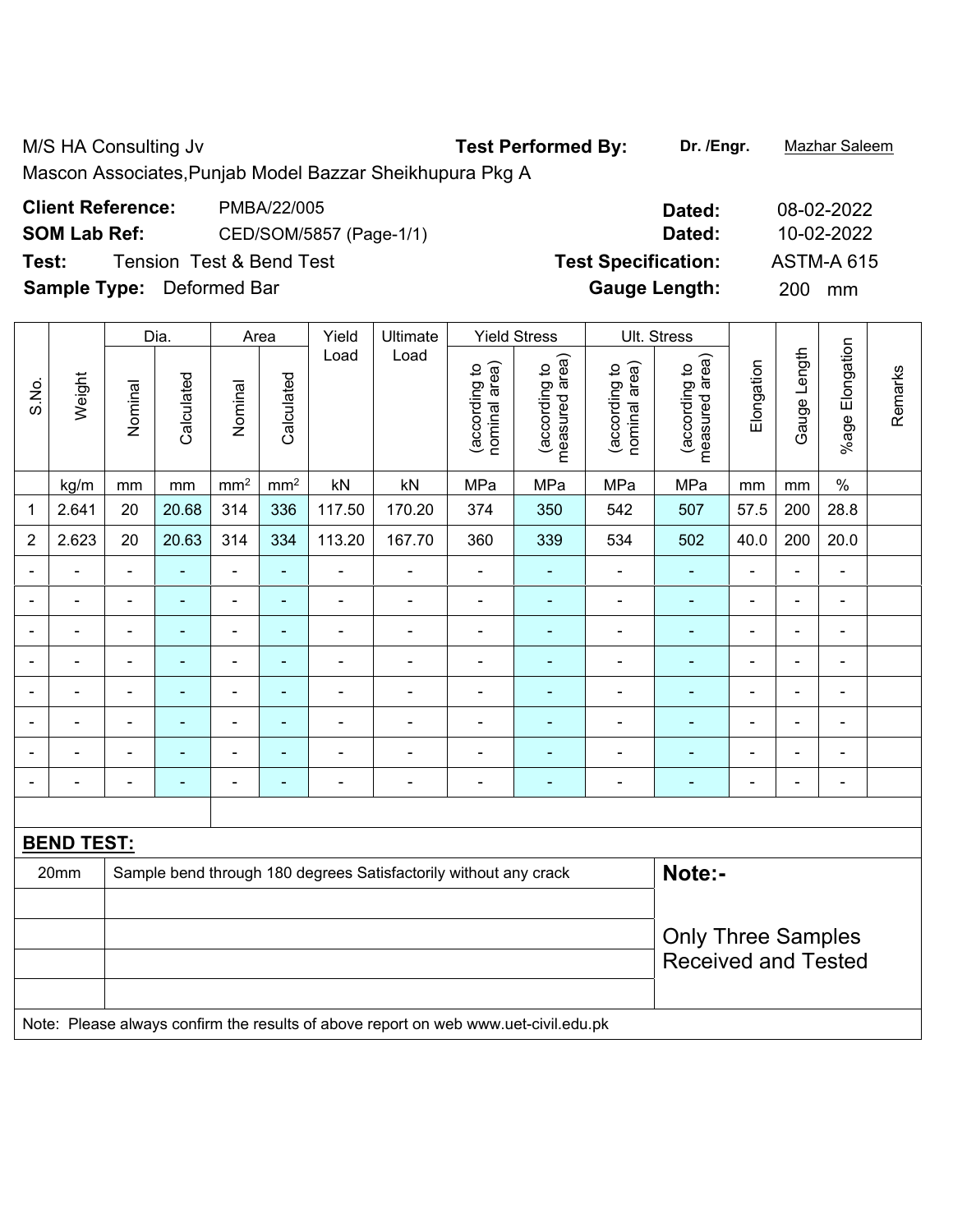Sub Divisional officer, **Test Performed By:** Dr. /Engr. **Bilal** 

HSD M&R, Hafizabad.(Special Repair Of Rd From Hafizabad-Kassoki L=12.60KMs)

| <b>Client Reference:</b> |            | 301/(M&r, HFD)                      |                            | <b>SUM LAD</b><br>Ref: | 5052 (Page-<br>1/1) |
|--------------------------|------------|-------------------------------------|----------------------------|------------------------|---------------------|
| Dated:                   | 29-05-2021 |                                     |                            | Dated:                 | 10-02-2022          |
| Test:                    |            | <b>Tension Test &amp; Bend Test</b> | <b>Test Specification:</b> | <b>ASTM-A-615</b>      |                     |
| <b>Gauge Length:</b>     |            | inch                                | <b>Sample Type:</b>        | Deformed Bar           |                     |

|                |                   |                                                                                     | Dia.                   |                          | Area            | Yield | Ultimate |                                | <b>Yield Stress</b>             |                                | Ult. Stress                     |                |                |                           |         |
|----------------|-------------------|-------------------------------------------------------------------------------------|------------------------|--------------------------|-----------------|-------|----------|--------------------------------|---------------------------------|--------------------------------|---------------------------------|----------------|----------------|---------------------------|---------|
| S.No.          | Weight            | Nominal                                                                             | Calculated             | Nominal                  | Calculated      | Load  | Load     | nominal area)<br>(according to | (according to<br>measured area) | nominal area)<br>(according to | (according to<br>measured area) | Elongation     | Gauge Length   | Elongation<br>$%$ age $ $ | Remarks |
|                | lb/ft             | $\#$                                                                                | in                     | in <sup>2</sup>          | in <sup>2</sup> | Tons  | Tons     | psi                            | psi                             | psi                            | psi                             | in             | in             | $\%$                      |         |
| 1              | 2.652             | 8                                                                                   | 0.996                  | 0.79                     | 0.779           | 18.04 | 25.99    | 50370                          | 51080                           | 72570                          | 73590                           | 1.80           | 8.0            | 22.5                      |         |
| 2              | 2.634             | 8                                                                                   | 0.993                  | 0.79                     | 0.774           | 17.99 | 26.10    | 50230                          | 51270                           | 72850                          | 74360                           | 1.80           | 8.0            | 22.5                      |         |
| 3              | 1.489             | 6                                                                                   | 0.747                  | 0.44                     | 0.438           | 14.07 | 19.42    | 70510                          | 70840                           | 97340                          | 97780                           | 1.30           | 8.0            | 16.3                      |         |
| 4              | 1.504             | 6                                                                                   | 0.750                  | 0.44                     | 0.442           | 14.88 | 19.93    | 74600                          | 74260                           | 99890                          | 99440                           | 1.20           | 8.0            | 15.0                      |         |
| 5              | 0.629             | $\overline{4}$                                                                      | 0.485                  | 0.20                     | 0.185           | 4.96  | 7.03     | 54750                          | 59180                           | 77560                          | 83850                           | 1.10           | 8.0            | 13.8                      |         |
| 6              | 0.627             | 4                                                                                   | 0.484                  | 0.20                     | 0.184           | 4.96  | 7.03     | 54750                          | 59510                           | 77560                          | 84310                           | 1.20           | 8.0            | 15.0                      |         |
|                |                   | $\blacksquare$                                                                      |                        | $\blacksquare$           |                 |       |          | $\blacksquare$                 | ä,                              | $\blacksquare$                 |                                 |                |                | ÷                         |         |
|                |                   |                                                                                     |                        | $\blacksquare$           |                 |       |          |                                |                                 |                                |                                 |                | $\blacksquare$ | L,                        |         |
|                |                   |                                                                                     |                        | $\overline{\phantom{0}}$ |                 |       |          |                                |                                 | $\blacksquare$                 |                                 |                | $\blacksquare$ | $\blacksquare$            |         |
| $\overline{a}$ |                   | $\overline{a}$                                                                      |                        | $\blacksquare$           | ٠               | ÷     | ÷        | $\overline{\phantom{a}}$       | ۰                               | $\blacksquare$                 | ۰                               | $\blacksquare$ | $\blacksquare$ | $\blacksquare$            |         |
|                |                   |                                                                                     |                        |                          |                 |       |          |                                |                                 |                                |                                 |                |                |                           |         |
|                | <b>BEND TEST:</b> |                                                                                     |                        |                          |                 |       |          |                                |                                 |                                |                                 |                |                |                           |         |
|                | --                |                                                                                     | No Bend test performed |                          |                 |       |          |                                |                                 |                                | Note:-                          |                |                |                           |         |
|                |                   |                                                                                     |                        |                          |                 |       |          |                                |                                 |                                |                                 |                |                |                           |         |
|                |                   |                                                                                     |                        |                          |                 |       |          |                                |                                 |                                | <b>Only Six Samples</b>         |                |                |                           |         |
|                |                   |                                                                                     |                        |                          |                 |       |          |                                |                                 |                                | <b>Received and Tested</b>      |                |                |                           |         |
|                |                   | Note: Please always confirm the results of above report on web www.uet-civil.edu.pk |                        |                          |                 |       |          |                                |                                 |                                |                                 |                |                |                           |         |

**SOM Lab**  5852 (Page-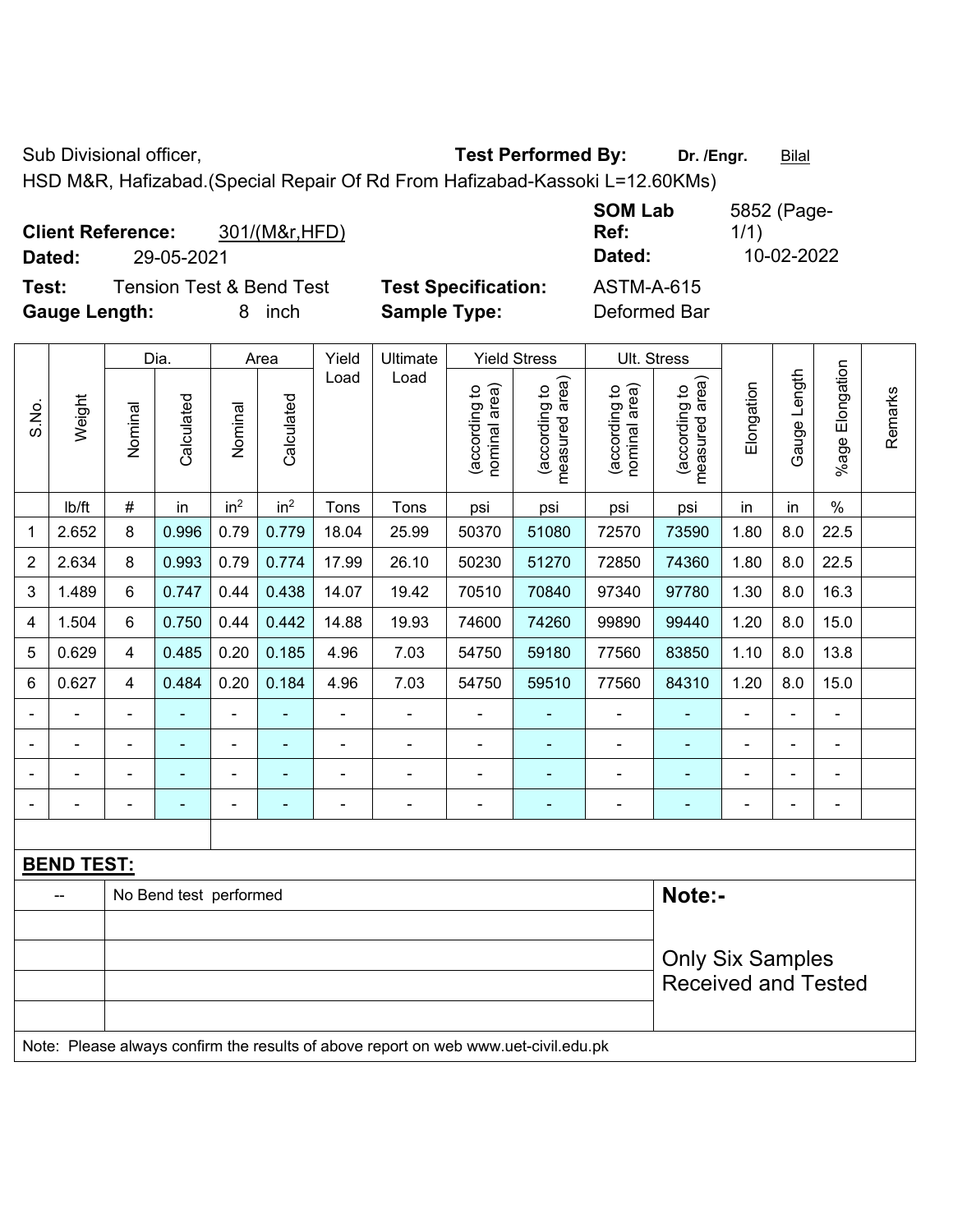Sajjad Ali Memon **Test Performed By:** Dr. /Engr. **Bilal** 

RE Pillar & Sons.(Rumanza Golf & Country Club,DHA Multan)

## **Client Reference:** P&S/OTH/GEN/00065

**Test:** Tension Test & Bend Test **Test Specification:** ASTM-A-615 **Gauge Length:** 8 inch **Sample Type:** Deformed Bar (SJ Steel)

**SOM Lab Ref:**  5853 (Page-1/2) **Dated:** 07-02-2022 **Dated:** 10-02-2022

|                |                   |                          | Dia.<br>Ultimate<br><b>Yield Stress</b><br>Ult. Stress<br>Area<br>Yield |                 |                 |                |                                                                                     |                                |                                 |                                |                                 |                |                |                          |         |
|----------------|-------------------|--------------------------|-------------------------------------------------------------------------|-----------------|-----------------|----------------|-------------------------------------------------------------------------------------|--------------------------------|---------------------------------|--------------------------------|---------------------------------|----------------|----------------|--------------------------|---------|
| S.No.          | Weight            | Nominal                  | Calculated                                                              | Nominal         | Calculated      | Load           | Load                                                                                | nominal area)<br>(according to | (according to<br>measured area) | nominal area)<br>(according to | (according to<br>measured area) | Elongation     | Gauge Length   | %age Elongation          | Remarks |
|                | lb/ft             | #                        | in                                                                      | in <sup>2</sup> | in <sup>2</sup> | Tons           | Tons                                                                                | psi                            | psi                             | psi                            | psi                             | in             | in             | $\%$                     |         |
| 1              | 2.675             | 8                        | 1.000                                                                   | 0.79            | 0.786           | 25.89          | 33.69                                                                               | 72290                          | 72650                           | 94050                          | 94530                           | 1.40           | 8.0            | 17.5                     |         |
| $\overline{2}$ | 2.667             | 8                        | 0.999                                                                   | 0.79            | 0.784           | 26.50          | 33.86                                                                               | 73990                          | 74560                           | 94540                          | 95260                           | 1.40           | 8.0            | 17.5                     |         |
|                |                   | $\blacksquare$           | ä,                                                                      | $\blacksquare$  | ÷               | $\blacksquare$ | ÷,                                                                                  | $\blacksquare$                 | $\blacksquare$                  | $\blacksquare$                 | $\blacksquare$                  | $\blacksquare$ | ÷,             | ä,                       |         |
|                |                   |                          |                                                                         | $\blacksquare$  |                 |                |                                                                                     | $\blacksquare$                 | $\blacksquare$                  | $\blacksquare$                 | $\blacksquare$                  |                |                | $\blacksquare$           |         |
|                |                   | $\overline{\phantom{0}}$ |                                                                         | $\blacksquare$  |                 |                |                                                                                     | $\overline{\phantom{0}}$       |                                 |                                |                                 |                |                | $\blacksquare$           |         |
|                |                   | $\blacksquare$           | $\overline{\phantom{0}}$                                                | $\overline{a}$  |                 | $\blacksquare$ | $\blacksquare$                                                                      | $\overline{\phantom{0}}$       | $\overline{\phantom{0}}$        | $\overline{\phantom{0}}$       | $\blacksquare$                  | ۰              | $\blacksquare$ | $\overline{a}$           |         |
|                |                   | $\blacksquare$           | $\blacksquare$                                                          | ÷               | ۰               | $\blacksquare$ | $\blacksquare$                                                                      | $\blacksquare$                 | $\blacksquare$                  | $\blacksquare$                 | $\blacksquare$                  | ۰              | $\blacksquare$ | $\overline{\phantom{a}}$ |         |
|                |                   | $\blacksquare$           | $\blacksquare$                                                          | ä,              | ۰               |                |                                                                                     | $\blacksquare$                 | $\blacksquare$                  | $\blacksquare$                 | ٠                               | $\blacksquare$ | $\blacksquare$ | ä,                       |         |
|                |                   |                          |                                                                         | $\blacksquare$  |                 |                |                                                                                     | $\blacksquare$                 | $\blacksquare$                  | $\blacksquare$                 | $\blacksquare$                  |                |                | ä,                       |         |
|                |                   | $\overline{\phantom{0}}$ |                                                                         | $\blacksquare$  | ÷               |                |                                                                                     | $\blacksquare$                 | $\blacksquare$                  |                                |                                 | ۰              | $\blacksquare$ | $\blacksquare$           |         |
|                |                   |                          |                                                                         |                 |                 |                |                                                                                     |                                |                                 |                                |                                 |                |                |                          |         |
|                | <b>BEND TEST:</b> |                          |                                                                         |                 |                 |                |                                                                                     |                                |                                 |                                |                                 |                |                |                          |         |
|                | #8                |                          |                                                                         |                 |                 |                | Sample bend through 180 degrees Satisfactorily without any crack                    |                                |                                 |                                | Note:-                          |                |                |                          |         |
|                |                   |                          |                                                                         |                 |                 |                |                                                                                     |                                |                                 |                                |                                 |                |                |                          |         |
|                |                   |                          |                                                                         |                 |                 |                |                                                                                     |                                |                                 |                                | <b>Only Three Samples</b>       |                |                |                          |         |
|                |                   |                          |                                                                         |                 |                 |                |                                                                                     |                                |                                 |                                | <b>Received and Tested</b>      |                |                |                          |         |
|                |                   |                          |                                                                         |                 |                 |                |                                                                                     |                                |                                 |                                |                                 |                |                |                          |         |
|                |                   |                          |                                                                         |                 |                 |                | Note: Please always confirm the results of above report on web www.uet-civil.edu.pk |                                |                                 |                                |                                 |                |                |                          |         |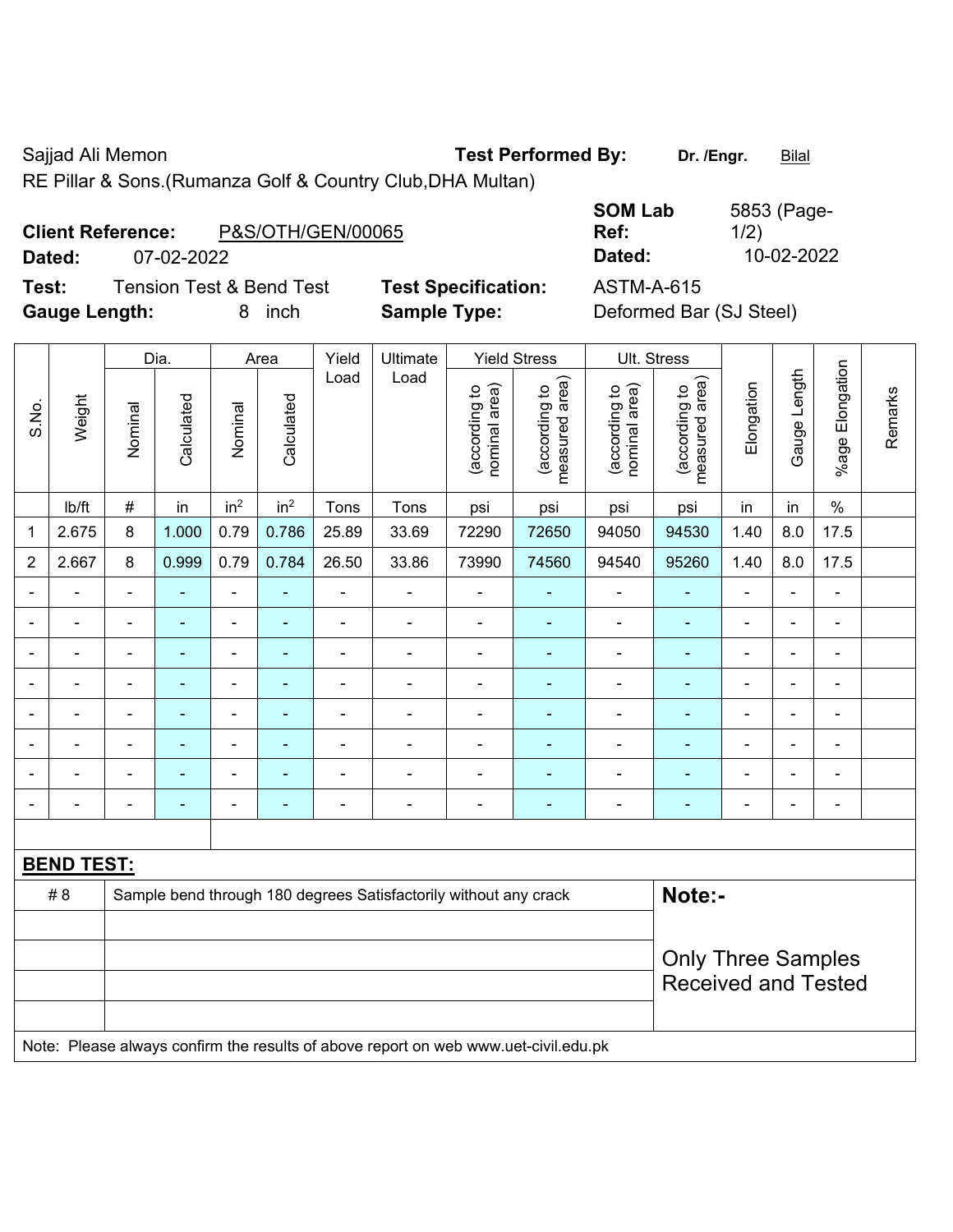Sajjad Ali Memon **Test Performed By:** Dr. /Engr. **Bilal** 

RE Pillar & Sons.(Rumanza Golf & Country Club,DHA Multan)

| <b>Client Reference:</b> |            | P&S/OTH/GEN/00064 |
|--------------------------|------------|-------------------|
| Dated:                   | 04-02-2022 |                   |

**Test:** Tension Test & Bend Test **Test Specification:** ASTM-A-615 **Gauge Length:** 8 inch **Sample Type:** Deformed Bar (SJ Steel)

**SOM Lab Ref:**  5853 (Page-2/2) **Dated:** 04-02-2022 **Dated:** 10-02-2022

|                |                   | Dia.<br>Area   |                | Yield<br>Ultimate        |                          | <b>Yield Stress</b> |                                                                                     |                                | Ult. Stress                     |                                |                                 |                |                          |                          |         |
|----------------|-------------------|----------------|----------------|--------------------------|--------------------------|---------------------|-------------------------------------------------------------------------------------|--------------------------------|---------------------------------|--------------------------------|---------------------------------|----------------|--------------------------|--------------------------|---------|
| S.No.          | Weight            | Nominal        | Calculated     | Nominal                  | Calculated               | Load                | Load                                                                                | (according to<br>nominal area) | (according to<br>measured area) | (according to<br>nominal area) | (according to<br>measured area) | Elongation     | Gauge Length             | Elongation<br>$%$ age    | Remarks |
|                | Ib/ft             | $\#$           | in             | in <sup>2</sup>          | in <sup>2</sup>          | Tons                | Tons                                                                                | psi                            | psi                             | psi                            | psi                             | in             | in                       | $\%$                     |         |
| 1              | 0.674             | $\overline{4}$ | 0.502          | 0.20                     | 0.198                    | 8.10                | 9.25                                                                                | 89370                          | 90270                           | 101960                         | 102990                          | 0.90           | 8.0                      | 11.3                     |         |
| $\overline{2}$ | 0.671             | $\overline{4}$ | 0.501          | 0.20                     | 0.197                    | 7.87                | 9.04                                                                                | 86780                          | 88100                           | 99710                          | 101230                          | 1.00           | 8.0                      | 12.5                     |         |
| $\blacksquare$ | $\blacksquare$    | $\blacksquare$ | $\blacksquare$ | $\blacksquare$           | $\blacksquare$           | $\blacksquare$      | $\blacksquare$                                                                      | $\overline{\phantom{a}}$       | $\blacksquare$                  | $\blacksquare$                 | ÷                               | $\blacksquare$ | $\blacksquare$           | $\blacksquare$           |         |
| $\blacksquare$ | $\blacksquare$    | $\blacksquare$ | $\blacksquare$ | $\blacksquare$           | $\blacksquare$           | ä,                  | $\overline{\phantom{a}}$                                                            | $\blacksquare$                 | $\blacksquare$                  | $\qquad \qquad \blacksquare$   | ÷,                              | $\blacksquare$ | $\blacksquare$           | $\blacksquare$           |         |
|                | $\blacksquare$    | $\blacksquare$ | $\blacksquare$ | $\blacksquare$           | $\blacksquare$           | ä,                  | $\blacksquare$                                                                      | $\blacksquare$                 | $\blacksquare$                  | $\overline{\phantom{a}}$       | ä,                              | $\blacksquare$ | $\overline{\phantom{a}}$ | $\blacksquare$           |         |
|                | $\blacksquare$    | $\blacksquare$ | $\blacksquare$ | $\blacksquare$           | $\overline{\phantom{a}}$ | $\blacksquare$      | $\blacksquare$                                                                      | $\blacksquare$                 | $\blacksquare$                  |                                | ÷                               | $\blacksquare$ | $\blacksquare$           | $\blacksquare$           |         |
|                |                   |                | $\blacksquare$ | $\blacksquare$           |                          |                     | $\blacksquare$                                                                      | $\blacksquare$                 | $\blacksquare$                  | $\blacksquare$                 | $\blacksquare$                  |                |                          | $\overline{\phantom{a}}$ |         |
|                |                   |                |                | ÷                        |                          |                     |                                                                                     |                                |                                 |                                |                                 |                |                          | ä,                       |         |
|                |                   | $\blacksquare$ | ٠              | $\overline{\phantom{0}}$ |                          | $\blacksquare$      | $\blacksquare$                                                                      | $\blacksquare$                 | $\overline{\phantom{0}}$        | $\overline{a}$                 | $\overline{\phantom{0}}$        |                |                          | $\blacksquare$           |         |
| $\blacksquare$ |                   | $\blacksquare$ | $\blacksquare$ | $\blacksquare$           | $\blacksquare$           | $\blacksquare$      | $\blacksquare$                                                                      | $\overline{\phantom{a}}$       | ÷                               | $\blacksquare$                 | ÷                               | $\blacksquare$ | $\blacksquare$           | $\blacksquare$           |         |
|                |                   |                |                |                          |                          |                     |                                                                                     |                                |                                 |                                |                                 |                |                          |                          |         |
|                | <b>BEND TEST:</b> |                |                |                          |                          |                     |                                                                                     |                                |                                 |                                |                                 |                |                          |                          |         |
|                | #4                |                |                |                          |                          |                     | Sample bend through 180 degrees Satisfactorily without any crack                    |                                |                                 |                                | Note:-                          |                |                          |                          |         |
|                |                   |                |                |                          |                          |                     |                                                                                     |                                |                                 |                                |                                 |                |                          |                          |         |
|                |                   |                |                |                          |                          |                     |                                                                                     |                                |                                 |                                | <b>Only Three Samples</b>       |                |                          |                          |         |
|                |                   |                |                |                          |                          |                     |                                                                                     |                                |                                 |                                | <b>Received and Tested</b>      |                |                          |                          |         |
|                |                   |                |                |                          |                          |                     |                                                                                     |                                |                                 |                                |                                 |                |                          |                          |         |
|                |                   |                |                |                          |                          |                     | Note: Please always confirm the results of above report on web www.uet-civil.edu.pk |                                |                                 |                                |                                 |                |                          |                          |         |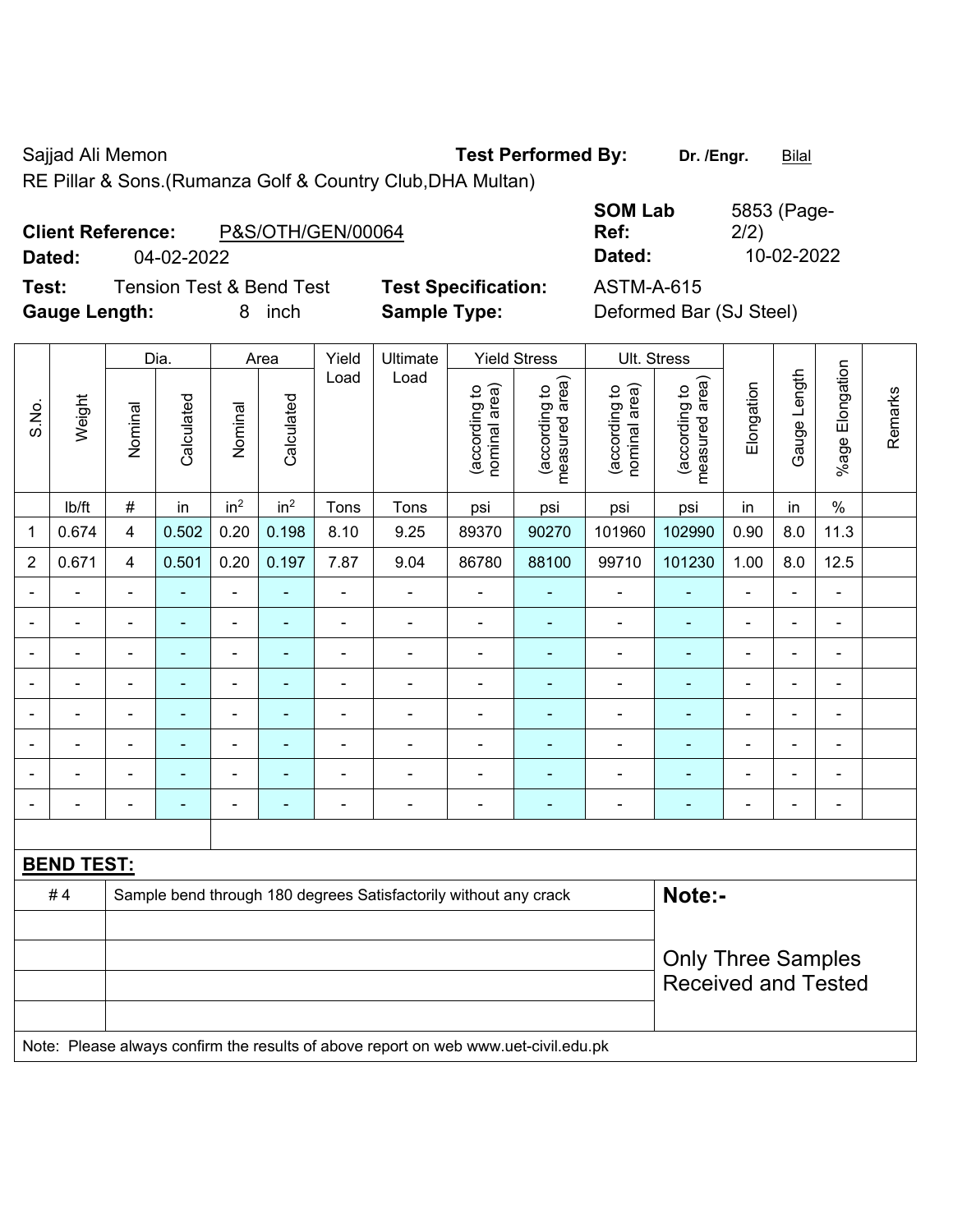Salman Zahur **Test Performed By:** Dr. /Engr. **Bilal** 

CEO Linker.(OHWT Dream Gardens Wazirabad (Pkg 2))

|                                   |                            | <b>SOM Lab</b>    | 5854 (Page- |
|-----------------------------------|----------------------------|-------------------|-------------|
| <b>Client Reference:</b><br>Nil   |                            | Ref:              | 1/1)        |
| 10-02-2022<br>Dated:              |                            | Dated:            | 10-02-2022  |
| Test:<br>Tension Test & Bend Test | <b>Test Specification:</b> | <b>ASTM-A-615</b> |             |
| <b>Gauge Length:</b><br>inch      | <b>Sample Type:</b>        | Deformed Bar      |             |

|                          |                   |                | Dia.                     |                          | Area            | Yield                                                            | Ultimate                                                                            |                                | <b>Yield Stress</b>             |                                | Ult. Stress                     |                |                          |                       |         |
|--------------------------|-------------------|----------------|--------------------------|--------------------------|-----------------|------------------------------------------------------------------|-------------------------------------------------------------------------------------|--------------------------------|---------------------------------|--------------------------------|---------------------------------|----------------|--------------------------|-----------------------|---------|
| S.No.                    | Weight            | Nominal        | Calculated               | Nominal                  | Calculated      | Load                                                             | Load                                                                                | nominal area)<br>(according to | (according to<br>measured area) | nominal area)<br>(according to | (according to<br>measured area) | Elongation     | Gauge Length             | Elongation<br>$%$ age | Remarks |
|                          | lb/ft             | $\#$           | in                       | in <sup>2</sup>          | in <sup>2</sup> | Tons                                                             | Tons                                                                                | psi                            | psi                             | psi                            | psi                             | in             | in                       | $\%$                  |         |
| 1                        | 1.070             | 5              | 0.632                    | 0.31                     | 0.314           | 9.48                                                             | 14.09                                                                               | 67450                          | 66590                           | 100230                         | 98950                           | 1.10           | 8.0                      | 13.8                  |         |
| $\overline{2}$           | 0.654             | 4              | 0.494                    | 0.20                     | 0.192           | 5.81                                                             | 8.84                                                                                | 64080                          | 66750                           | 97460                          | 101520                          | 1.30           | 8.0                      | 16.3                  |         |
| $\overline{\phantom{0}}$ | ÷                 |                | ٠                        | $\overline{\phantom{a}}$ | $\blacksquare$  | $\blacksquare$                                                   | $\overline{\phantom{a}}$                                                            | $\blacksquare$                 | $\blacksquare$                  | $\blacksquare$                 | $\blacksquare$                  | $\blacksquare$ | $\blacksquare$           | $\blacksquare$        |         |
| $\blacksquare$           | ÷                 | ä,             | $\blacksquare$           | ÷                        | $\blacksquare$  | $\blacksquare$                                                   | $\blacksquare$                                                                      | $\blacksquare$                 | $\blacksquare$                  | $\overline{\phantom{a}}$       | $\blacksquare$                  | $\blacksquare$ | ÷                        | $\blacksquare$        |         |
|                          | ÷                 |                | $\blacksquare$           | $\overline{\phantom{a}}$ | $\blacksquare$  | $\blacksquare$                                                   | $\blacksquare$                                                                      | $\overline{\phantom{a}}$       | $\blacksquare$                  | $\overline{\phantom{a}}$       | ٠                               | $\blacksquare$ | $\blacksquare$           | $\blacksquare$        |         |
|                          | L,                |                | $\blacksquare$           | $\blacksquare$           | ÷               | $\blacksquare$                                                   | $\blacksquare$                                                                      | $\blacksquare$                 | $\blacksquare$                  | $\blacksquare$                 | ÷                               |                | ÷                        | ä,                    |         |
|                          | $\blacksquare$    | $\blacksquare$ | $\blacksquare$           | $\blacksquare$           | $\blacksquare$  | ÷                                                                | ÷                                                                                   | $\blacksquare$                 | $\blacksquare$                  | $\blacksquare$                 | ۰                               |                | $\blacksquare$           | $\blacksquare$        |         |
|                          |                   |                | $\blacksquare$           | $\overline{\phantom{a}}$ | $\blacksquare$  |                                                                  |                                                                                     | $\blacksquare$                 | $\blacksquare$                  | $\blacksquare$                 | $\blacksquare$                  |                |                          | $\blacksquare$        |         |
|                          |                   |                |                          | ÷                        |                 |                                                                  |                                                                                     | Ē,                             |                                 | Ē,                             |                                 |                |                          |                       |         |
| $\overline{\phantom{0}}$ | $\blacksquare$    | $\blacksquare$ | $\overline{\phantom{0}}$ | ۰                        | $\overline{a}$  | $\blacksquare$                                                   | $\overline{\phantom{0}}$                                                            | $\blacksquare$                 | $\overline{\phantom{0}}$        | $\blacksquare$                 | $\overline{\phantom{0}}$        | $\blacksquare$ | $\overline{\phantom{0}}$ | $\blacksquare$        |         |
|                          |                   |                |                          |                          |                 |                                                                  |                                                                                     |                                |                                 |                                |                                 |                |                          |                       |         |
|                          | <b>BEND TEST:</b> |                |                          |                          |                 |                                                                  |                                                                                     |                                |                                 |                                |                                 |                |                          |                       |         |
|                          | #5                |                |                          |                          |                 |                                                                  | Sample bend through 180 degrees Satisfactorily without any crack                    |                                |                                 |                                | Note:-                          |                |                          |                       |         |
|                          | #4                |                |                          |                          |                 | Sample bend through 180 degrees Satisfactorily without any crack |                                                                                     |                                |                                 |                                |                                 |                |                          |                       |         |
|                          |                   |                |                          |                          |                 |                                                                  |                                                                                     |                                | <b>Only Four Samples</b>        |                                |                                 |                |                          |                       |         |
|                          |                   |                |                          |                          |                 |                                                                  |                                                                                     |                                |                                 |                                | <b>Received and Tested</b>      |                |                          |                       |         |
|                          |                   |                |                          |                          |                 |                                                                  | Note: Please always confirm the results of above report on web www.uet-civil.edu.pk |                                |                                 |                                |                                 |                |                          |                       |         |
|                          |                   |                |                          |                          |                 |                                                                  |                                                                                     |                                |                                 |                                |                                 |                |                          |                       |         |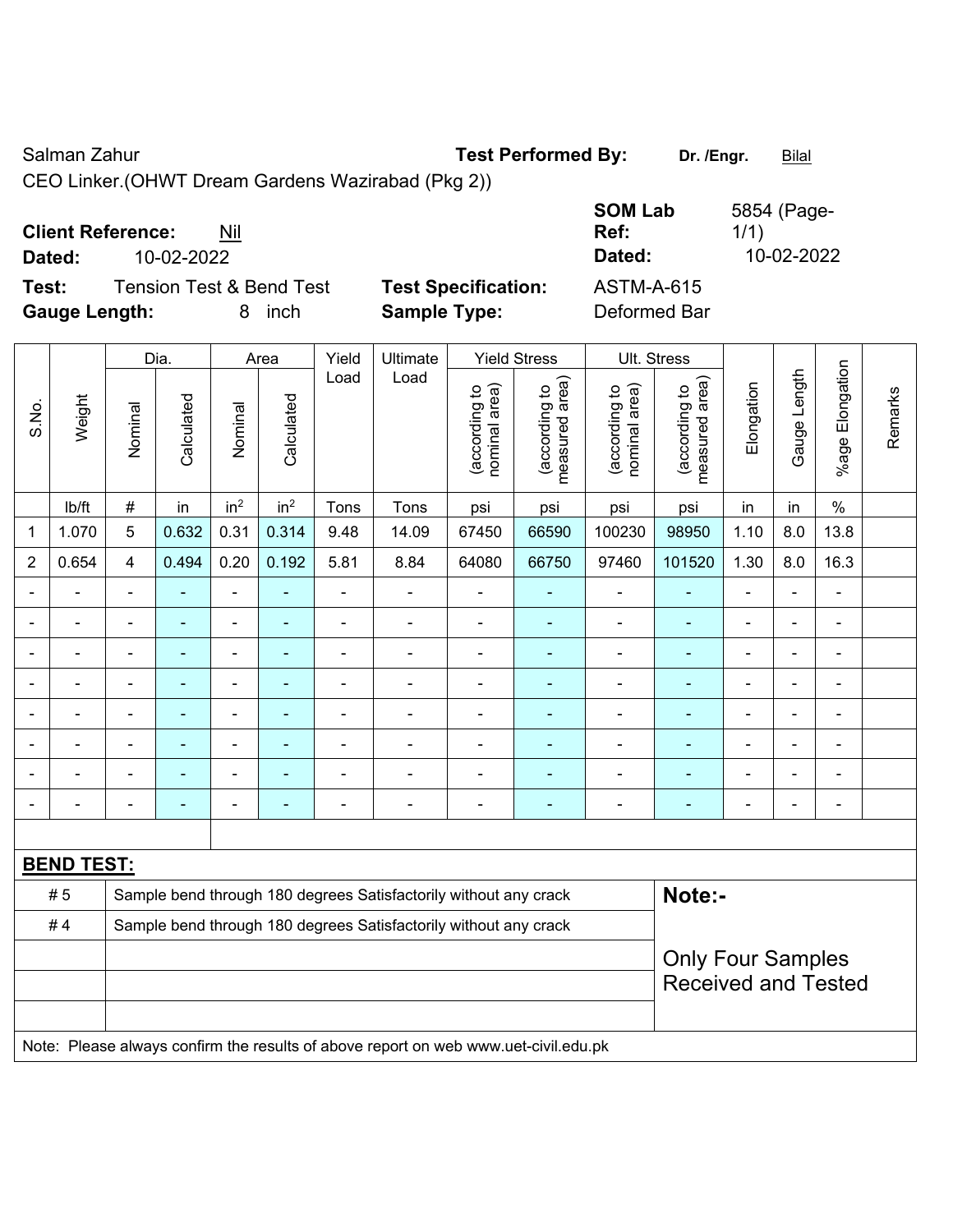Inam Ul Haq **Test Performed By:** Dr. /Engr. **Bilal** 

**SOM Lab** 

RE Metroplan-Asian Jv,Layyah(Establishment Of 200 Bedded Mother & Child Hospital(MCH),Layyah)

| <b>Client Reference:</b> |            | Metroplan-Asian Jv-MCH-Layyah-RE-003 |
|--------------------------|------------|--------------------------------------|
| Dated:                   | 02-02-2022 |                                      |

**Ref:**  1/1) **Dated:** 02-02-2022 **Dated:** 10-02-2022

5855 (Page-

**Test:** Tension Test & Bend Test **Test Specification:** ASTM-A-615 **Gauge Length:** 8 inch **Sample Type:** Deformed Bar (AF Steel)

|                |                   |                                                                                     | Dia.                     |                 | Area            | Yield<br>Ultimate                                                |                                                                  | <b>Yield Stress</b>            |                                 |                                | Ult. Stress                     |            |              |                           |         |
|----------------|-------------------|-------------------------------------------------------------------------------------|--------------------------|-----------------|-----------------|------------------------------------------------------------------|------------------------------------------------------------------|--------------------------------|---------------------------------|--------------------------------|---------------------------------|------------|--------------|---------------------------|---------|
| S.No.          | Weight            | Nominal                                                                             | Calculated               | Nominal         | Calculated      | Load                                                             | Load                                                             | nominal area)<br>(according to | (according to<br>measured area) | (according to<br>nominal area) | measured area)<br>(according to | Elongation | Gauge Length | Elongation<br>$%$ age $ $ | Remarks |
|                | lb/ft             | #                                                                                   | in                       | in <sup>2</sup> | in <sup>2</sup> | Tons                                                             | Tons                                                             | psi                            | psi                             | psi                            | psi                             | in         | in           | $\%$                      |         |
| $\mathbf{1}$   | 1.452             | 6                                                                                   | 0.737                    | 0.44            | 0.427           | 14.78                                                            | 20.18                                                            | 74090                          | 76350                           | 101170                         | 104250                          | 1.30       | 8.0          | 16.3                      |         |
| $\overline{2}$ | 1.506             | 6                                                                                   | 0.751                    | 0.44            | 0.443           | 14.19                                                            | 20.03                                                            | 71130                          | 70640                           | 100400                         | 99720                           | 1.20       | 8.0          | 15.0                      |         |
| 3              | 1.453             | 6                                                                                   | 0.737                    | 0.44            | 0.427           | 14.34                                                            | 20.03                                                            | 71890                          | 74080                           | 100400                         | 103460                          | 1.40       | 8.0          | 17.5                      |         |
| 4              | 1.460             | 6                                                                                   | 0.739                    | 0.44            | 0.429           | 14.64                                                            | 20.64                                                            | 73370                          | 75260                           | 103470                         | 106120                          | 1.30       | 8.0          | 16.3                      |         |
| 5              | 0.644             | 4                                                                                   | 0.491                    | 0.20            | 0.189           | 6.29                                                             | 8.58                                                             | 69360                          | 73400                           | 94650                          | 100160                          | 1.10       | 8.0          | 13.8                      |         |
| 6              | 0.657             | 4                                                                                   | 0.496                    | 0.20            | 0.193           | 6.52                                                             | 8.56                                                             | 71940                          | 74550                           | 94420                          | 97850                           | 1.00       | 8.0          | 12.5                      |         |
| $\overline{7}$ | 0.658             | 4                                                                                   | 0.496                    | 0.20            | 0.193           | 6.39                                                             | 8.66                                                             | 70480                          | 73040                           | 95550                          | 99010                           | 1.20       | 8.0          | 15.0                      |         |
|                |                   |                                                                                     |                          |                 |                 | L                                                                |                                                                  |                                |                                 |                                |                                 |            |              |                           |         |
|                |                   |                                                                                     | $\overline{\phantom{0}}$ | ۰               |                 |                                                                  |                                                                  | $\blacksquare$                 | $\blacksquare$                  | $\blacksquare$                 | $\overline{a}$                  |            |              | L                         |         |
|                |                   |                                                                                     |                          | $\blacksquare$  |                 |                                                                  | $\blacksquare$                                                   | Ē,                             | ÷                               |                                |                                 |            | ÷            | $\blacksquare$            |         |
|                |                   |                                                                                     |                          |                 |                 |                                                                  |                                                                  |                                |                                 |                                |                                 |            |              |                           |         |
|                | <b>BEND TEST:</b> |                                                                                     |                          |                 |                 |                                                                  |                                                                  |                                |                                 |                                |                                 |            |              |                           |         |
|                | #6                |                                                                                     |                          |                 |                 |                                                                  | Sample bend through 180 degrees Satisfactorily without any crack |                                |                                 |                                | Note:-                          |            |              |                           |         |
|                | #6                |                                                                                     |                          |                 |                 | Sample bend through 180 degrees Satisfactorily without any crack |                                                                  |                                |                                 |                                |                                 |            |              |                           |         |
|                | #4                |                                                                                     |                          |                 |                 |                                                                  | Sample bend through 180 degrees Satisfactorily without any crack |                                |                                 |                                | <b>Only Ten Samples</b>         |            |              |                           |         |
|                |                   |                                                                                     |                          |                 |                 |                                                                  |                                                                  |                                |                                 |                                | <b>Received and Tested</b>      |            |              |                           |         |
|                |                   | Note: Please always confirm the results of above report on web www.uet-civil.edu.pk |                          |                 |                 |                                                                  |                                                                  |                                |                                 |                                |                                 |            |              |                           |         |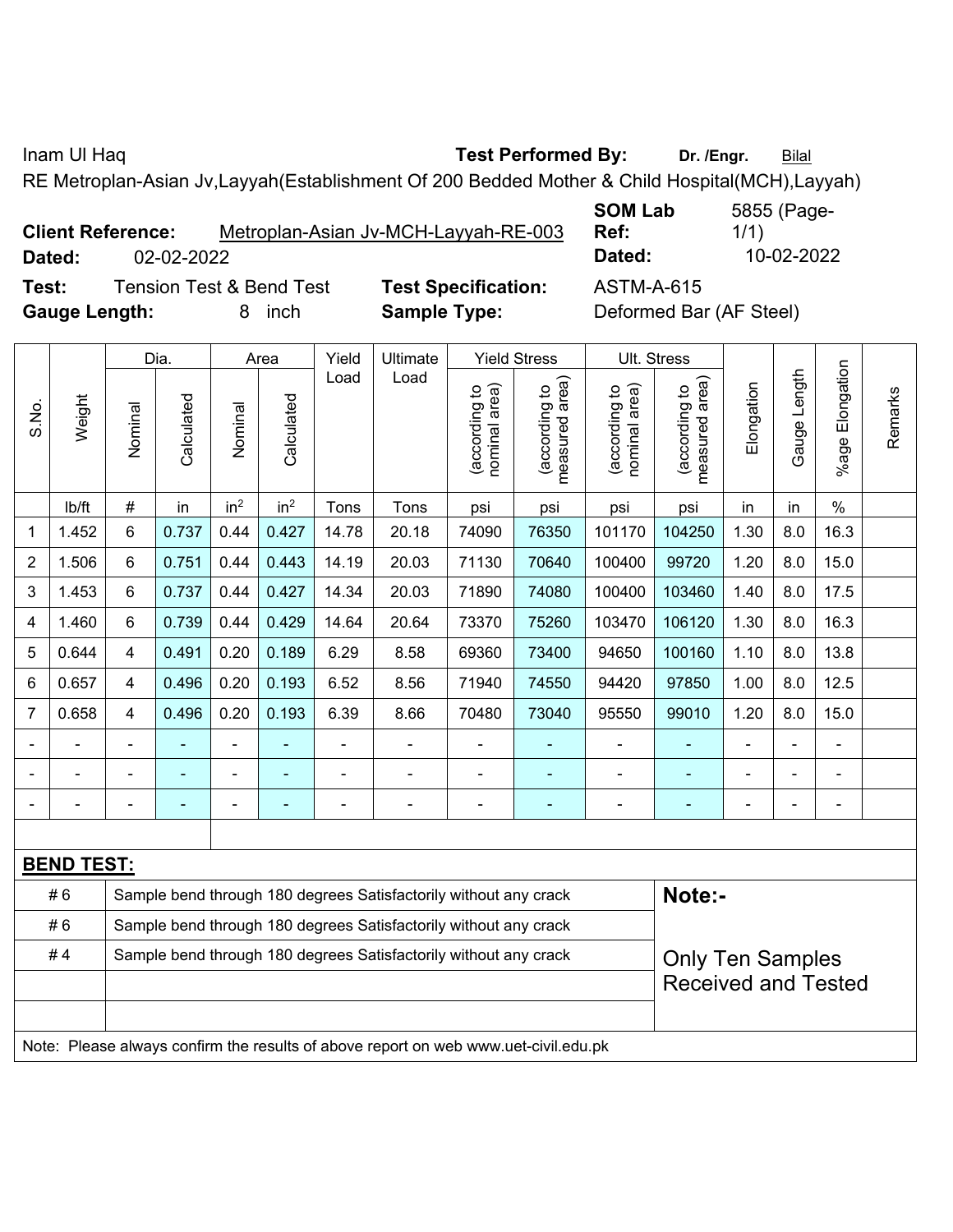Sub Divisional officer, **Test Performed By:** Dr. /Engr. **Bilal** 

BSD No.5 Lahore.(Const. Of New Block In Degree College DharamPura Mustafabad Lahore)

| <b>Client Reference:</b><br>295/516<br>07-02-2022<br>Dated:            |                                                   | <b>SOM Lab</b><br>Ref:<br>Dated:  | 5856 (Page-<br>1/1)<br>10-02-2022 |
|------------------------------------------------------------------------|---------------------------------------------------|-----------------------------------|-----------------------------------|
| Tension Test & Bend Test<br>Test:<br><b>Gauge Length:</b><br>inch<br>8 | <b>Test Specification:</b><br><b>Sample Type:</b> | <b>ASTM-A-615</b><br>Deformed Bar |                                   |

|                |                   |                                                                                     | Dia.                                                             |                 | Area            | Yield | Ultimate                                                         |                                | <b>Yield Stress</b>             |                                | Ult. Stress                     |            |              |                       |         |
|----------------|-------------------|-------------------------------------------------------------------------------------|------------------------------------------------------------------|-----------------|-----------------|-------|------------------------------------------------------------------|--------------------------------|---------------------------------|--------------------------------|---------------------------------|------------|--------------|-----------------------|---------|
| S.No.          | Weight            | Nominal                                                                             | Calculated                                                       | Nominal         | Calculated      | Load  | Load                                                             | nominal area)<br>(according to | (according to<br>measured area) | nominal area)<br>(according to | (according to<br>measured area) | Elongation | Gauge Length | Elongation<br>$%$ age | Remarks |
|                | lb/ft             | $\#$                                                                                | in                                                               | in <sup>2</sup> | in <sup>2</sup> | Tons  | Tons                                                             | psi                            | psi                             | psi                            | psi                             | in         | in           | $\frac{0}{0}$         |         |
| 1              | 2.687             | 8                                                                                   | 1.003                                                            | 0.79            | 0.790           | 24.13 | 34.88                                                            | 67360                          | 67360                           | 97380                          | 97380                           | 1.70       | 8.0          | 21.3                  |         |
| $\overline{2}$ | 2.676             | 8                                                                                   | 1.000                                                            | 0.79            | 0.786           | 23.72 | 34.15                                                            | 66220                          | 66560                           | 95340                          | 95820                           | 1.20       | 8.0          | 15.0                  |         |
| 3              | 1.509             | 6                                                                                   | 0.751                                                            | 0.44            | 0.443           | 14.68 | 19.75                                                            | 73580                          | 73080                           | 98970                          | 98300                           | 1.30       | 8.0          | 16.3                  |         |
| $\overline{4}$ | 1.496             | 6                                                                                   | 0.748                                                            | 0.44            | 0.440           | 14.78 | 19.93                                                            | 74090                          | 74090                           | 99890                          | 99890                           | 1.20       | 8.0          | 15.0                  |         |
| 5              | 0.678             | $\overline{4}$                                                                      | 0.503                                                            | 0.20            | 0.199           | 6.70  | 9.09                                                             | 73850                          | 74230                           | 100270                         | 100770                          | 1.20       | 8.0          | 15.0                  |         |
| 6              | 0.682             | $\overline{4}$                                                                      | 0.505                                                            | 0.20            | 0.200           | 6.75  | 9.12                                                             | 74420                          | 74420                           | 100610                         | 100610                          | 1.00       | 8.0          | 12.5                  |         |
|                |                   | ä,                                                                                  | $\blacksquare$                                                   | $\blacksquare$  |                 |       |                                                                  | ÷                              | $\blacksquare$                  | $\blacksquare$                 |                                 | ä,         | ÷            | L,                    |         |
|                |                   |                                                                                     |                                                                  | ÷               |                 |       |                                                                  |                                | ۰                               | $\blacksquare$                 |                                 |            | ÷            | ä,                    |         |
|                |                   |                                                                                     |                                                                  |                 |                 |       |                                                                  |                                | $\blacksquare$                  | $\blacksquare$                 |                                 |            |              | $\overline{a}$        |         |
|                |                   |                                                                                     |                                                                  |                 |                 |       |                                                                  | $\overline{\phantom{0}}$       | ä,                              |                                |                                 |            | ÷            | L,                    |         |
|                |                   |                                                                                     |                                                                  |                 |                 |       |                                                                  |                                |                                 |                                |                                 |            |              |                       |         |
|                | <b>BEND TEST:</b> |                                                                                     |                                                                  |                 |                 |       |                                                                  |                                |                                 |                                |                                 |            |              |                       |         |
|                | # 8               |                                                                                     |                                                                  |                 |                 |       | Sample bend through 180 degrees Satisfactorily without any crack |                                |                                 |                                | Note:-                          |            |              |                       |         |
|                | #6                |                                                                                     | Sample bend through 180 degrees Satisfactorily without any crack |                 |                 |       |                                                                  |                                |                                 |                                |                                 |            |              |                       |         |
|                | #4                |                                                                                     |                                                                  |                 |                 |       | Sample bend through 180 degrees Satisfactorily without any crack |                                |                                 |                                | <b>Only Nine Samples</b>        |            |              |                       |         |
|                |                   |                                                                                     |                                                                  |                 |                 |       |                                                                  |                                |                                 |                                | <b>Received and Tested</b>      |            |              |                       |         |
|                |                   |                                                                                     |                                                                  |                 |                 |       |                                                                  |                                |                                 |                                |                                 |            |              |                       |         |
|                |                   | Note: Please always confirm the results of above report on web www.uet-civil.edu.pk |                                                                  |                 |                 |       |                                                                  |                                |                                 |                                |                                 |            |              |                       |         |